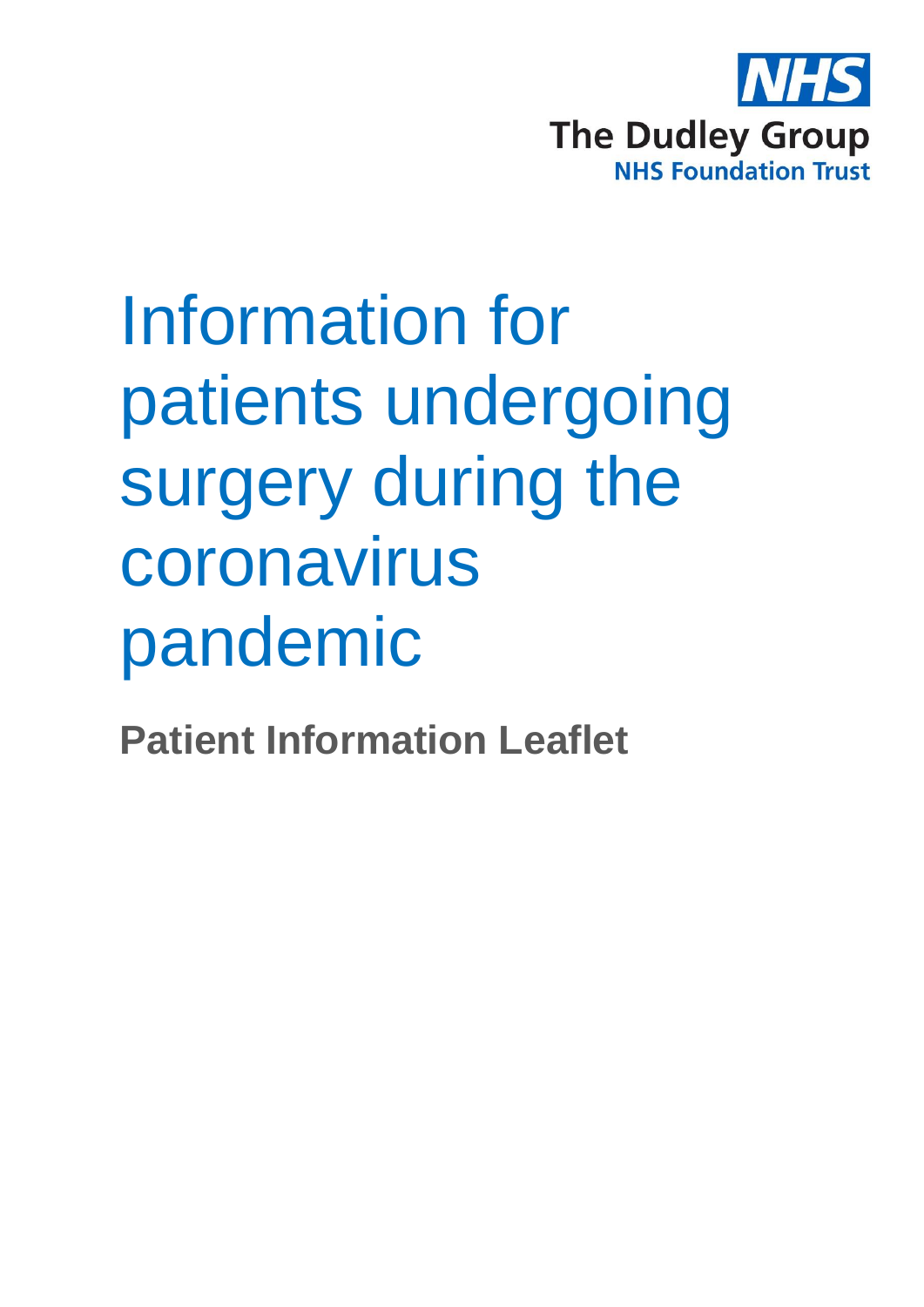You were offered surgery to treat your condition at The Dudley Group NHS Foundation Trust. This leaflet explains how circumstances have changed since the onset of the coronavirus (COVID-19) pandemic and how this may affect you.

COVID-19 is a new disease caused by a virus known as coronavirus. Approximately one in five people who catch the virus do not experience any symptoms and will be unaware that they have been infected. Most patients who catch coronavirus only experience mild flu-like symptoms. Unfortunately, about one in five people develop a more serious illness (COVID-19 disease) and may need to be admitted to hospital.

Under normal circumstances, the great majority of patients have a smooth recovery from surgery, and only a small percentage experience any kind of complication. Before your admission for surgery, your consultant will have discussed the benefits of the operation that you have been offered and the risk of complications that this entails. During the coronavirus pandemic, it is vital that we minimise the risk of you coming into hospital if you have coronavirus, and that we minimise the risk of you catching coronavirus while you are in hospital. This is because we know that people having surgery while they have coronavirus are at a higher risk of developing complications.

We will take several measures to minimise the risk of COVID-19 adversely affecting you, such as:

- We will assess your health in relation to the risk factors for surgery, anaesthesia and COVID-19 disease. If your surgery is deemed high risk, your operation may have to be deferred for the time being. You will receive a separate letter if your surgery is deemed high risk.
- Our plan is to resume surgery on patients with the fewest underlying medical conditions as this surgery will be deemed low risk. This will also allow us to ensure that those patients who require urgent surgery are prioritised. By doing this, we hope we will minimise the risk of you acquiring coronavirus.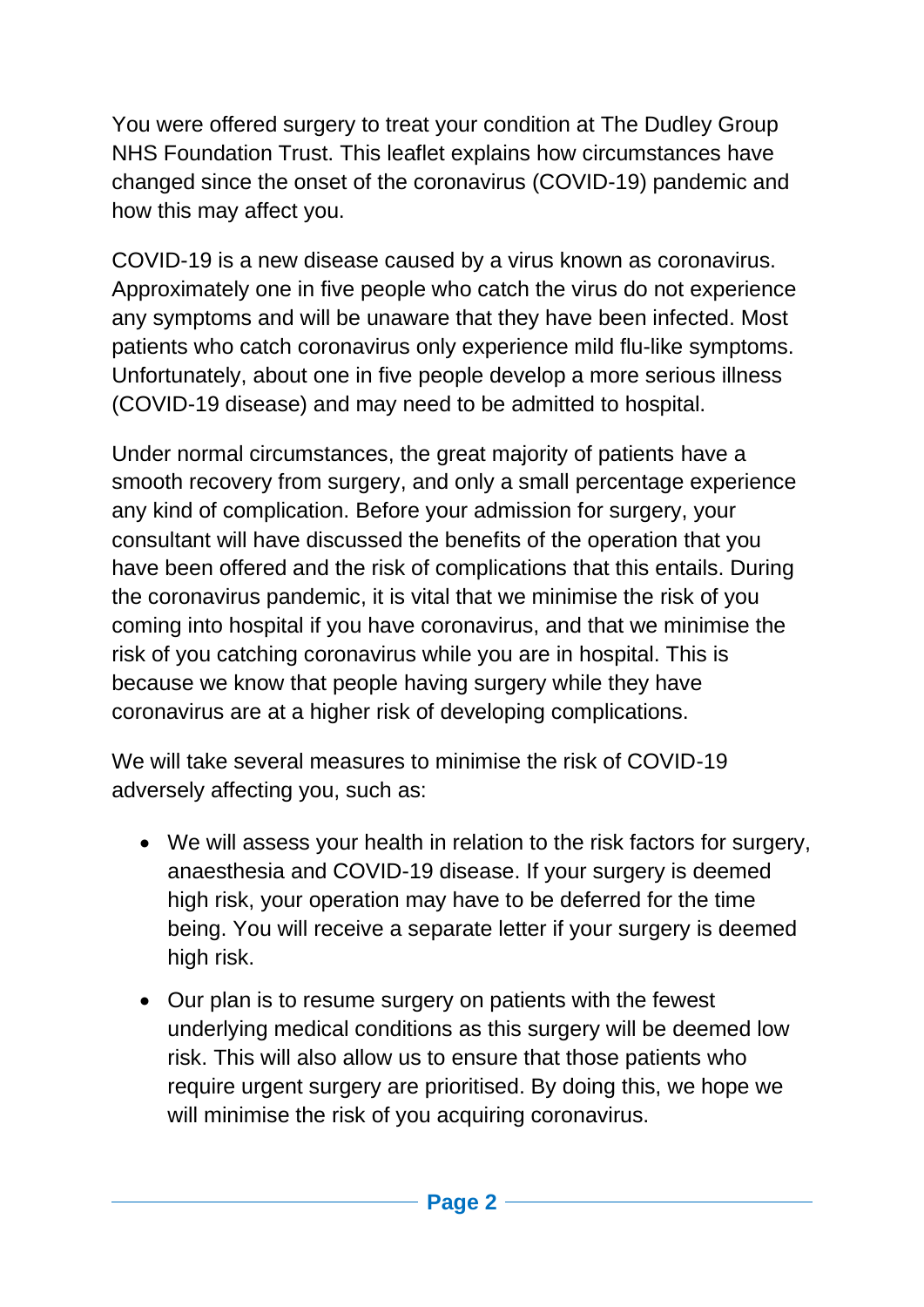- All patients attending for elective surgery under local or general anaesthetic should follow comprehensive social distancing and hand hygiene measures for 14 days prior to their admission.
- You must also have a COVID test three days prior to the procedure and self-isolate from that day until your admission.
- Some more high risk patients will still be recommended to self-isolate for 14 days. These patients will be identified by the clinician, and the patients will be advised of this at listing. However, this is a recommendation and is not enforced.
- All patients undergoing procedures in the minor procedure room or at Corbett Outpatient Centre are classed as minor procedures and do not require a COVID test or isolation.
- COVID testing is located at Guest Outpatient Centre, Tipton Road, Dudley, DY1 4SE. Please enter via the side entrance on foot. This entrance is signposted as COVID testing. **Do not enter via the main entrance.**
- Patients over the age of 16 must self-isolate from the day of the COVID test until the day of the procedure. Please follow the guidance via these links: [https://www.nhs.uk/conditions/coronavirus-covid-19/self-isolation](https://www.nhs.uk/conditions/coronavirus-covid-19/self-isolation-and-treatment/when-to-self-isolate-and-what-to-do/)[and-treatment/when-to-self-isolate-and-what-to-do/](https://www.nhs.uk/conditions/coronavirus-covid-19/self-isolation-and-treatment/when-to-self-isolate-and-what-to-do/) [https://www.nhs.uk/conditions/coronavirus-covid-19/self-isolation](https://www.nhs.uk/conditions/coronavirus-covid-19/self-isolation-and-treatment/how-to-avoid-spreading-coronavirus-to-people-you-live-with/)[and-treatment/how-to-avoid-spreading-coronavirus-to-people-you](https://www.nhs.uk/conditions/coronavirus-covid-19/self-isolation-and-treatment/how-to-avoid-spreading-coronavirus-to-people-you-live-with/)[live-with/](https://www.nhs.uk/conditions/coronavirus-covid-19/self-isolation-and-treatment/how-to-avoid-spreading-coronavirus-to-people-you-live-with/)
- Paediatric patients (16 and under) are not required to self-isolate, however, they still require a COVID test three days prior to the procedure.
- Depending on how complex your operation is and your general health, your treating clinician and team may advise that you socially isolate after surgery as well. This will be discussed with you by your surgeon.
- You must be confident that neither you, nor anyone living with you, have had any COVID-19 symptoms in the two weeks preceding your admission.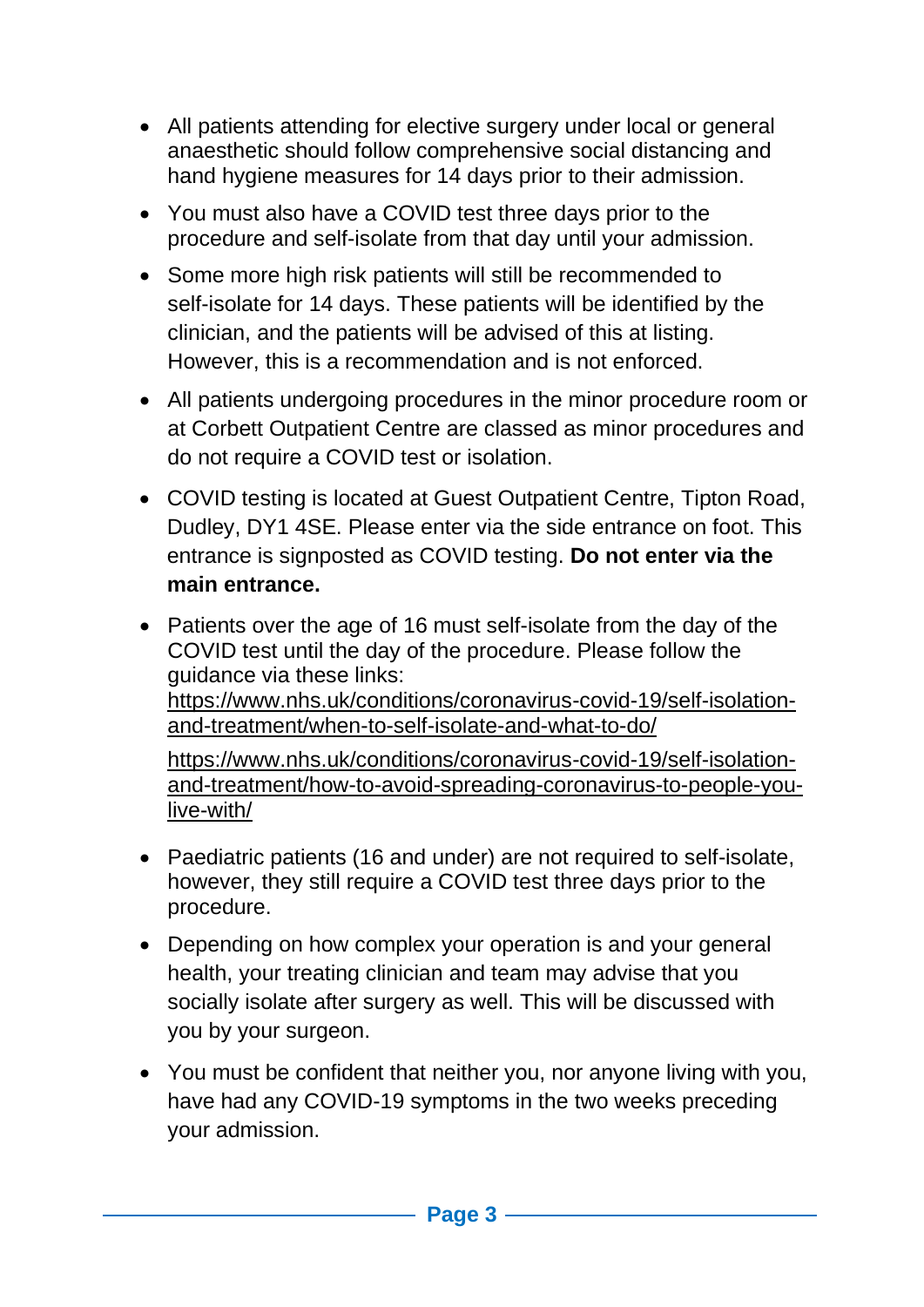- Staff will wear appropriate personal protective equipment (PPE) when they are treating you.
- To keep you and our staff safe, visiting is restricted at the hospital.
- We will not keep you in hospital any longer than necessary.

## **If you decide to go ahead with surgery, there are COVID-19 related risks that you need to consider. These include:**

- With the measures outlined above, the risk of you carrying coronavirus at the time of surgery will be very low, but cannot be excluded.
- You could be unknowingly carrying coronavirus, despite not having any symptoms when you come into hospital for your operation.
- You could catch coronavirus from one of the hospital staff or other patients, who are unknowingly carrying the virus.
- If you are carrying coronavirus when your surgery is undertaken, or if you develop COVID-19 symptoms soon after surgery, your recovery could be prolonged and there is a significant risk of developing a serious illness, possibly leading to an admission to intensive care or a situation from which you may not recover. This risk is greater if you are of White European ethnicity aged over 60, Black, Asian or minority ethnicity (particularly those aged above 55, with underlying health conditions), of male gender, have had cancer within the last year, or if you have underlying conditions, such as diabetes, serious obesity, chronic lung disease, serious heart disease, chronic kidney disease, liver disease (such as cirrhosis) or if you are immunocompromised.
- Your recovery from surgery could be compromised if you catch coronavirus in the first few months after your operation, and you may require readmission to hospital.
- We will do our best to ensure that you have your operation on the day it is planned, but please note that these are exceptional times. It is possible that any planned surgery may be postponed for reasons outside our control, such as lack of anaesthetic drugs or critical equipment.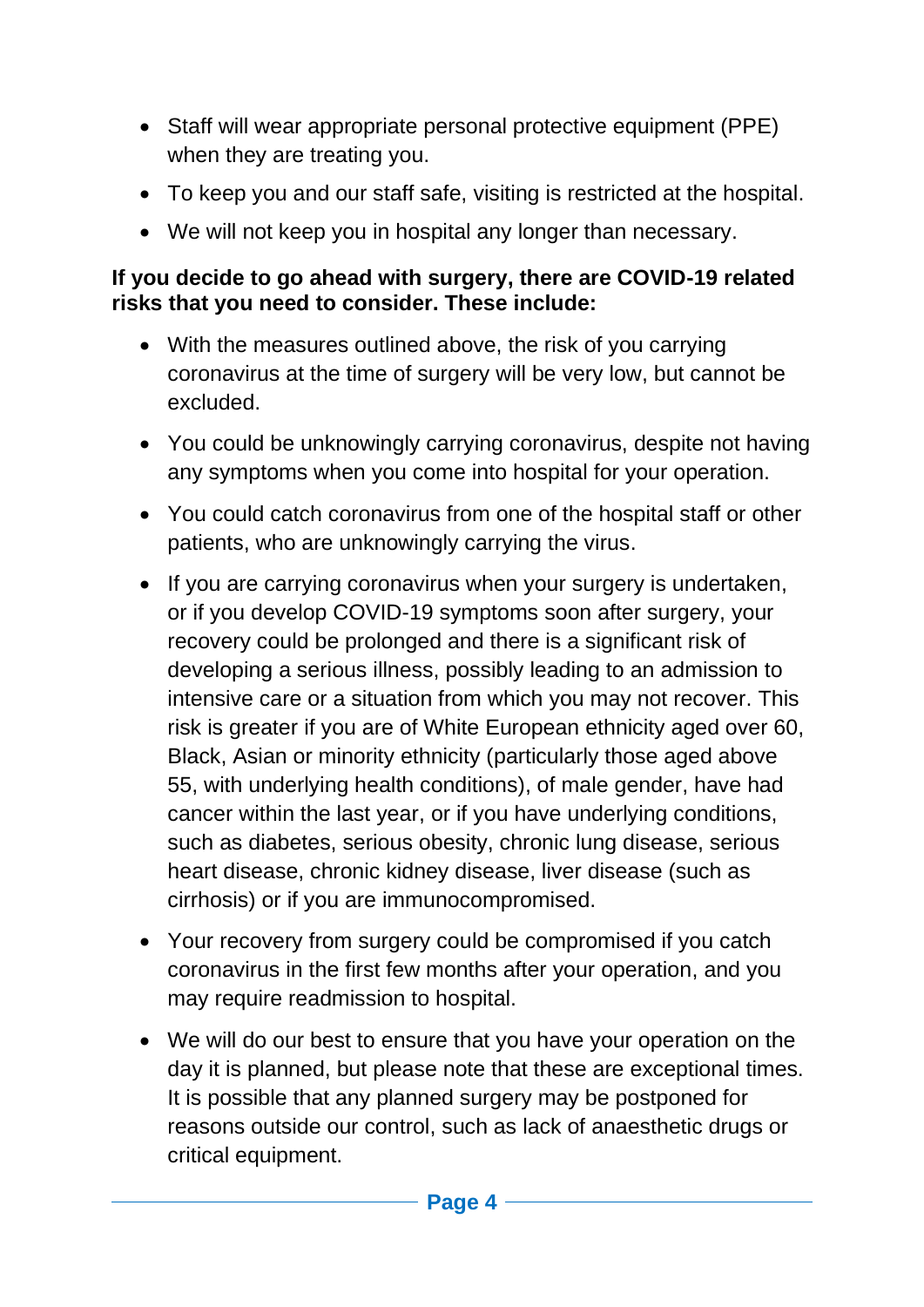At present, we cannot provide you with any hard numbers to quantify the additional risk that COVID-19 could have on the outcome of your operation. Your consultant (or a member of their team) will contact you to discuss these risks with you and will be able to answer any questions that you may have.

We will be monitoring the progress of all our patients through our outcomes programme so that we are alerted to any COVID-19 related complications, or any other complications, as quickly as possible.

If you have any questions that you would like to ask before deciding whether to go ahead with your operation, please call your consultant's secretary so we can arrange for a clinician to speak with you. If you decide not to go ahead with surgery at present, we will keep your details on our list. If you change your mind in the future, then please contact your consultant's secretary. Alternatively, if you would like to go ahead with your operation, we look forward to seeing you in the near future.